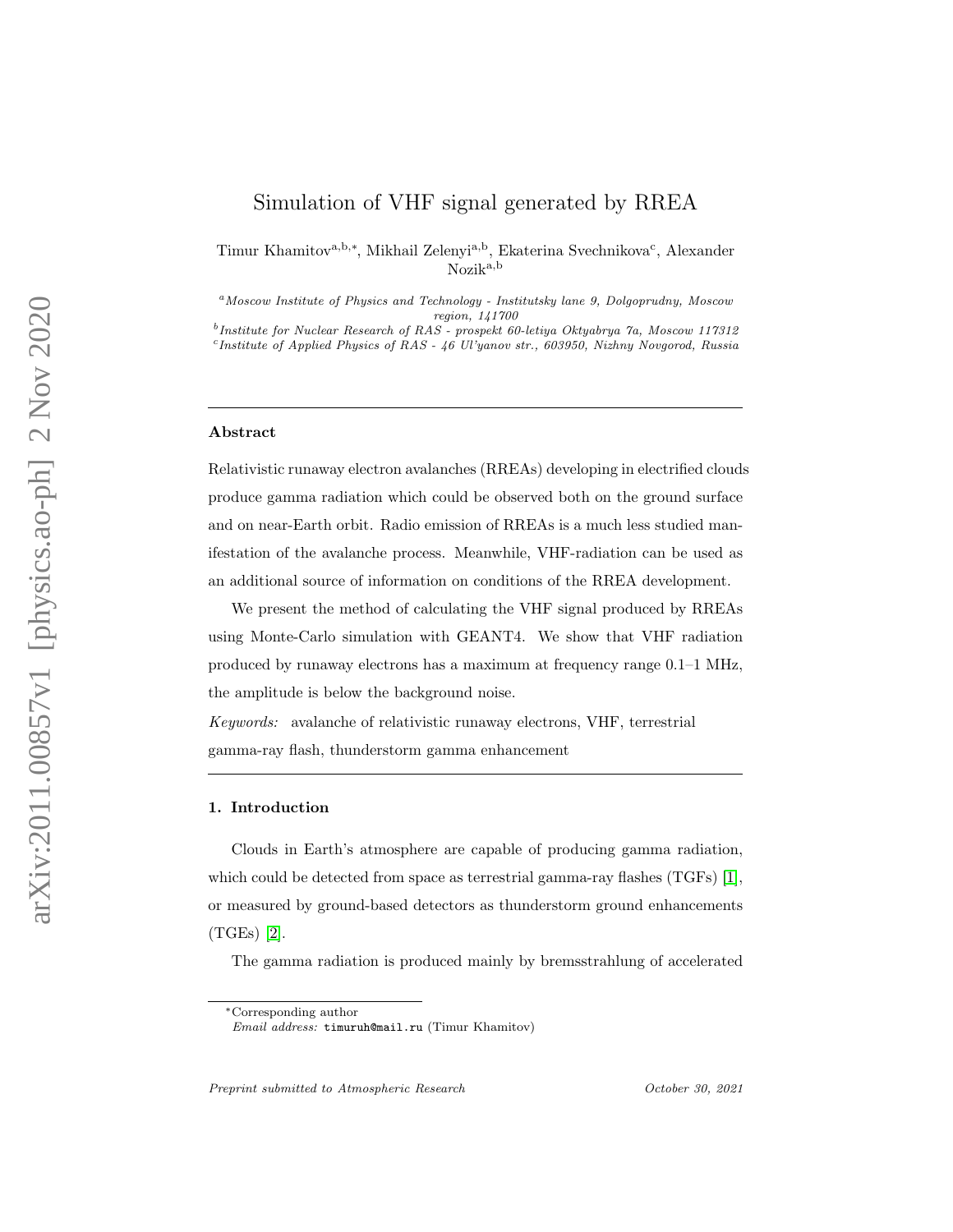particles in relativistic runaway electron avalanches (RREAs) developed in the electric field of clouds [\[3\]](#page-9-2).

For the so-called "runaway" electron the acceleration by electric field exceeds deceleration by the friction force in the atmosphere, leading to the gain of energy and increase of velocity [\[3\]](#page-9-2). Runaway electrons propagate through the air and collide with atoms. The runaway avalanche is possible for the electric field exceeding the "critical" value which was defined in [\[3\]](#page-9-2).

Runaway electrons propagating through the air and colliding with atoms emit electromagnetic waves, including gamma and radio. Gamma radiation of RREAs can be observed as TGFs and TGEs, spectra are thoroughly analysed in [\[4,](#page-9-3) [5,](#page-9-4) [6,](#page-10-0) [7\]](#page-10-1) and [\[8,](#page-10-2) [9,](#page-10-3) [10\]](#page-10-4) correspondingly. There are few studies devoted to the investigation of radio which could be produced by RREAs. The possible relation of radio pulses with two TGFs was discussed in [\[11\]](#page-10-5), where characteristics of RREA produced by one seed electron were described. Meanwhile, it is known that the propagation of extensive air showers through the atmosphere is accompanied by radio emission [\[12\]](#page-10-6). Therefore, data on the simultaneous detection of gamma and radio from electron avalanches in the atmosphere can be used as an additional source of information on atmospheric phenomena.

In this paper we investigate the radio-emission of relativistic particles in RREAs and discuss the possibilities of its detection in order to create a theoretical basis for future measurements.

The theoretical analysis of radio-emission can help distinguish RREA models predicting similar emissions in gamma-range, as well as to separate RREArelated and other sources of observed radio-waves accompanying atmospheric phenomena.

## 2. Simulation details

In order to investigate the gamma radiation of the avalanche we carry out a Monte-Carlo simulation using the GEANT4 simulation toolkit [\[13\]](#page-10-7). The electric field has a value higher than critical, which leads to avalanche multiplication of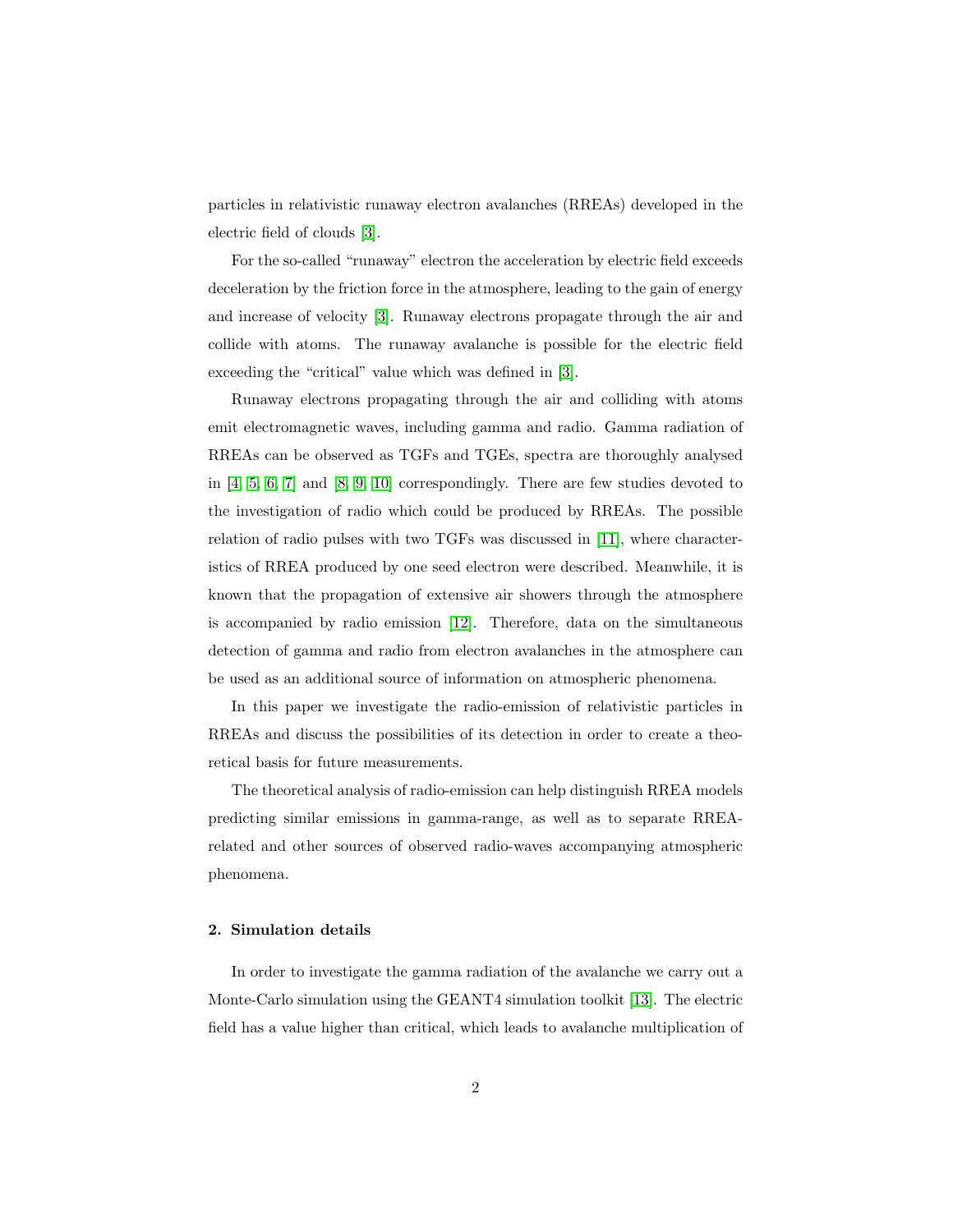particles and formation of RREAs.

Radio-emission of electrons is considered, while the contribution of positrons into the VHF signal is shown to be negligible. The minimal energy of a particle which behavior is simulated is 50 keV (the energy cut). This value is less than the minimum energy required for runaway processes (105 keV for 10 km altitude and 150 kV/m field) [\[3\]](#page-9-2). Thus, the chosen energy cut makes it possible for us to consider the dynamics of all the particles significant for the RREA process.

It should be noticed that the mean free path of a slow electron is around 1 mm  $(l = \frac{M}{G*p}$ , where M is the mass of  $N_2$  molecule, p is atmosphere density and G is a cross section of collision for  $N_2$  [\[14\]](#page-11-0)), while electron gains only hundreds of eV per 1 mm from field's acceleration.

Particles with energy below the cut energy have a negligible probability to gain the energy above critical and become runaway. Thus, the chosen value of the energy cut enables us to model all the processes significant for the development of a RREA.

An important feature of the simulation with GEANT4 is that the modeled media (air in our case) affect moving particles but can not be influenced by these particles. In other words, the media defines the friction force and crosssections of processes of particle-media interactions. The processes of charge accumulation in the media and ion drift are not calculated. Also, the modeling results obtained using GEANT4 are known to depend on the physics list [\[15\]](#page-11-1). We used "G4EmStandardPhysics" and checked that the difference from the results obtained with other physics lists (Penelope and Livermore models) is smaller than the difference between different runs within one physics list.

The simulated region is a 1 km height cylinder filled with air, the electric field is directed along the axis of the cylinder. Two cases with different conditions were analysed: air density corresponding to an altitude of 5 km with an applied electric field of 200 kV/m and air density corresponding to 10 km with the electric field of 150 kV/m. Each avalanche is caused by one electron with an energy of 3 MeV.

We use only one initial electron as a seed because two or more energetic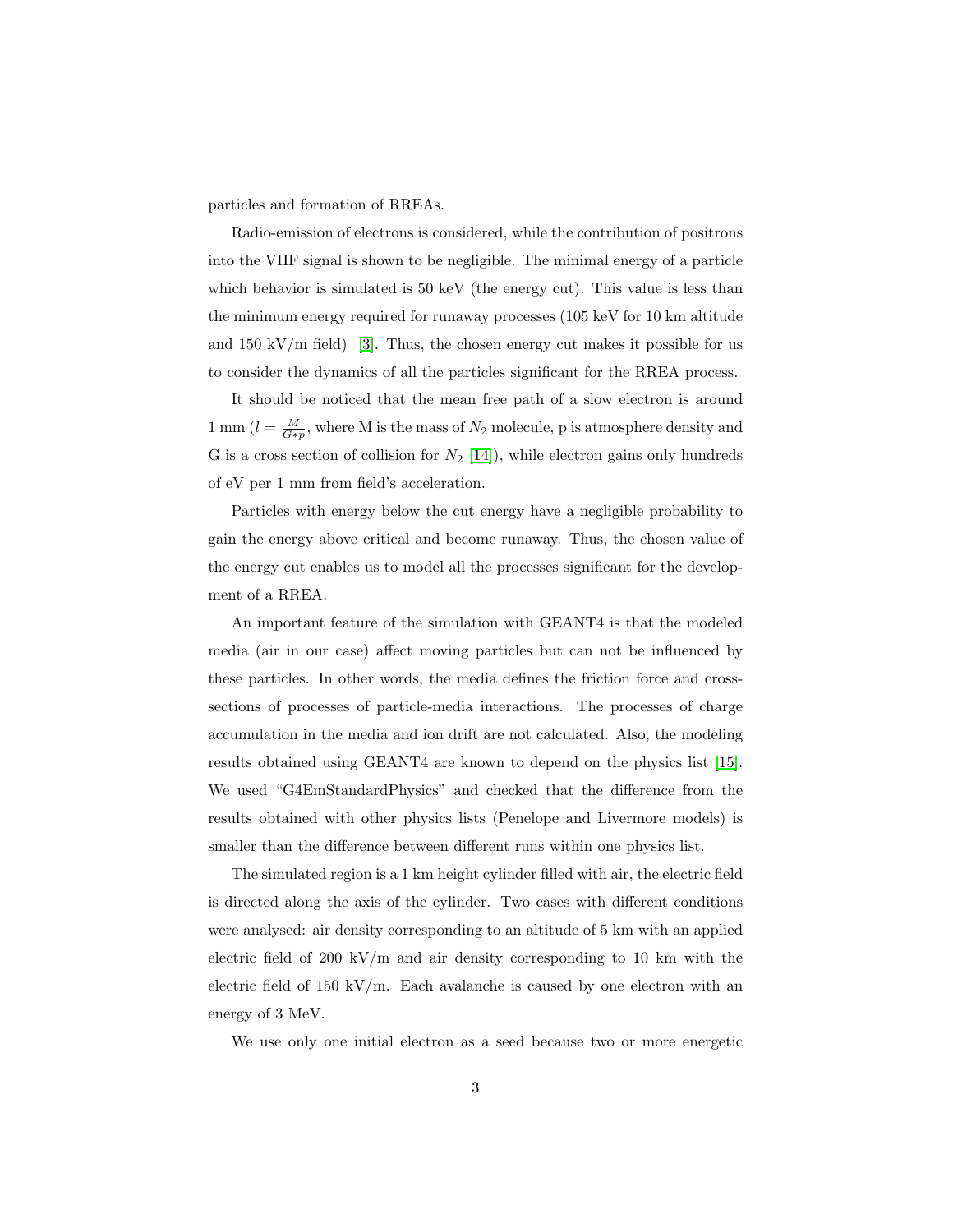particles of secondary cosmic rays are very unlikely to participate in the development of one avalanche. The flux of cosmic electrons at the altitude 10 km is estimated by EXPACS program [\[16\]](#page-11-2) as 0.368  $cm^{-2}s^{-1}$  for electrons with energy bigger than 450 keV (Gurevich's critical energy required for runaway [\[3\]](#page-9-2)), i.e. 0.368 electrons per 100 square meters per microsecond which is less than one particle during the lifetime of each avalanche pulse. A similar estimation can be obtained using the data on cosmic rays from [\[17\]](#page-11-3).



Figure 1: The modeled region is filled with air with density equal to 5 or 10 km altitude for different simulations. The electric field is directed along the z-axis and exists only inside the cylinder. The height of the cylinder is 1 km, the diameter is 5 km.

GEANT4 provides us by coordinates and time of discrete steps of tracks.That gives a possibility to calculate velocity and acceleration of runaway electrons and use it further for calculation according to the expression [1](#page-4-0) derived from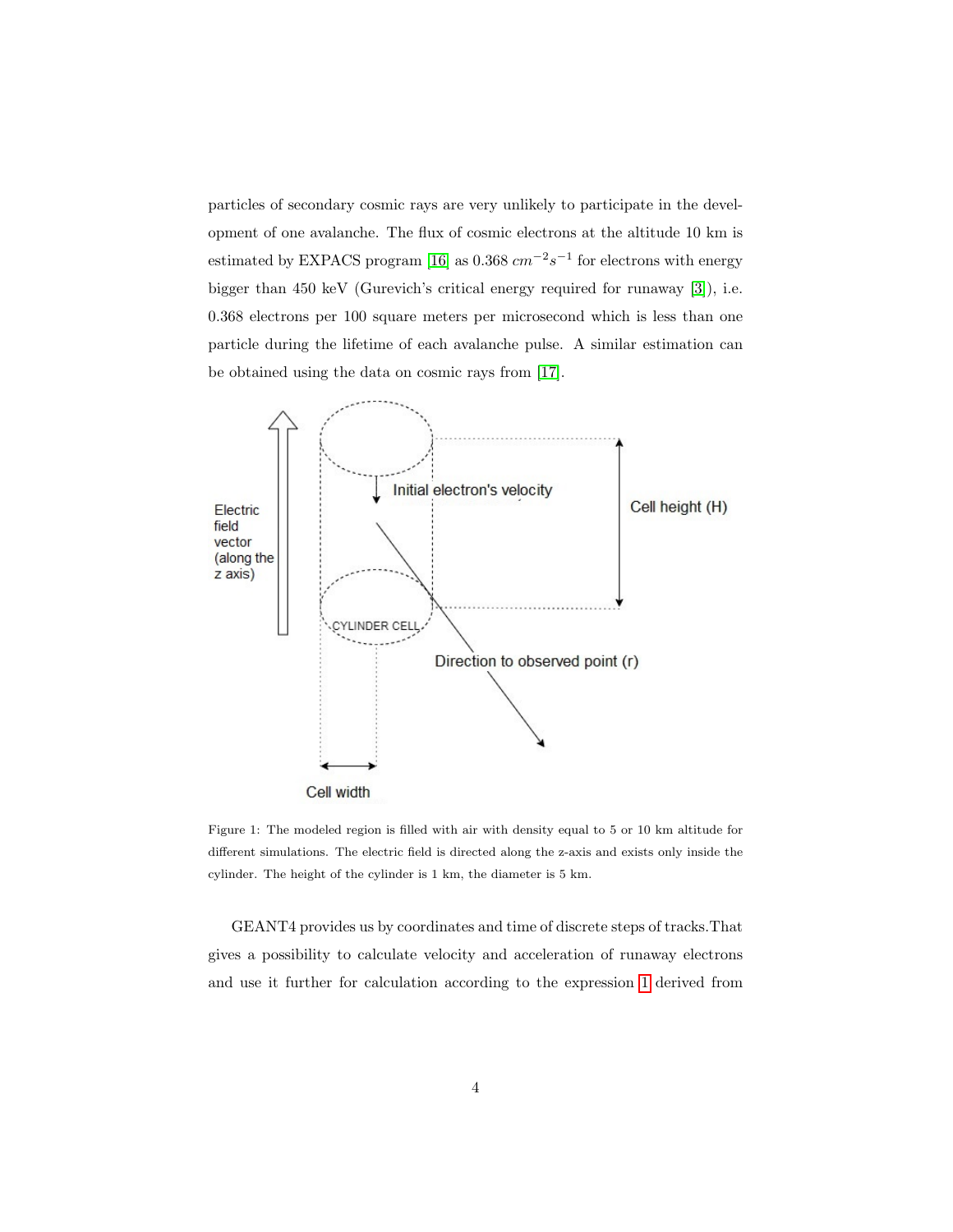Liénard–Wiechert potentials [\[18\]](#page-11-4):

<span id="page-4-0"></span>
$$
E(\mathbf{r},t) = \frac{1}{4\pi\varepsilon_0} \left( \frac{q(\mathbf{n}-\boldsymbol{\beta})}{\gamma^2 (1-\mathbf{n}\boldsymbol{\beta})^3 |\mathbf{r}-\mathbf{r_s}|^2} + \frac{q\mathbf{n} \times ((\mathbf{n}-\boldsymbol{\beta}) \times \boldsymbol{\dot{\beta}})}{c(1-\mathbf{n}\boldsymbol{\beta})^3 |\mathbf{r}-\mathbf{r_s}|} \right)|_{t_r}
$$
(1)

, where r is particle position vector,  $r_s$  is vector of direction to observation point,  $n = \frac{r-r_s}{|r-r_s|}$  is direction from particle to observer,  $\beta(t) = \frac{v_s(t)}{c}$  is relativistic velocity,  $\gamma(t) = \frac{1}{\sqrt[2]{[1-|\beta(t)|^2]}}$  - the Lorentz factor,  $\dot{\beta}(t)$  stands for relativistic acceleration, t is time,  $t_r = t - \frac{|r - r_s|}{c}$  is retarded time,  $E_{av}$  =  $\sum_{i}^{N}$  $\sum\limits_t^{M_i}\bm{E_j}_i$  $\frac{t}{N}$  is averaged electric field,  $E_{ji}$  is electric field obtained from particle of type j in simulation  $i$ , N is number of simulations and  $M_i$  is number of particles in simulation *i*.

## 3. Results

Figures [2](#page-5-0) and [3](#page-5-1) present the VHF signal of one avalanche averaged over 10000 runs of the simulation. It should be noticed that the development of RREA and the resulting radio signal are very different in different runs, so the averaged picture does not represent most of the signals.

A variety of cases of avalanche development is caused by the chaotic nature of processes with the seed electron and the exponential increase in the number of particles [\[3\]](#page-9-2). Thus, random interactions of the seed electron very strongly affect the development of the RREA. In particular, the number of particles in the avalanche varies from one to about  $10<sup>5</sup>$ .

The amplitude of the signal is below the typical background level in the atmosphere [\[19\]](#page-11-5), thus the radio-signal of one RREA hardly can be registered. The dependence of the amplitude of the VHF signal on the horizontal coordinate demonstrates oscillations which can be significant for future measurement applications. Initially, electrons of the avalanche electrons are localized in space, forming a"branch". Particles of this branch can create new branches, spatially separated from one another and from the initial one. We assume that oscillations are caused by interference of radiation emitted by different branches of the RREA - spatially separated parts of the avalanche shown at Fig[.4.](#page-6-0)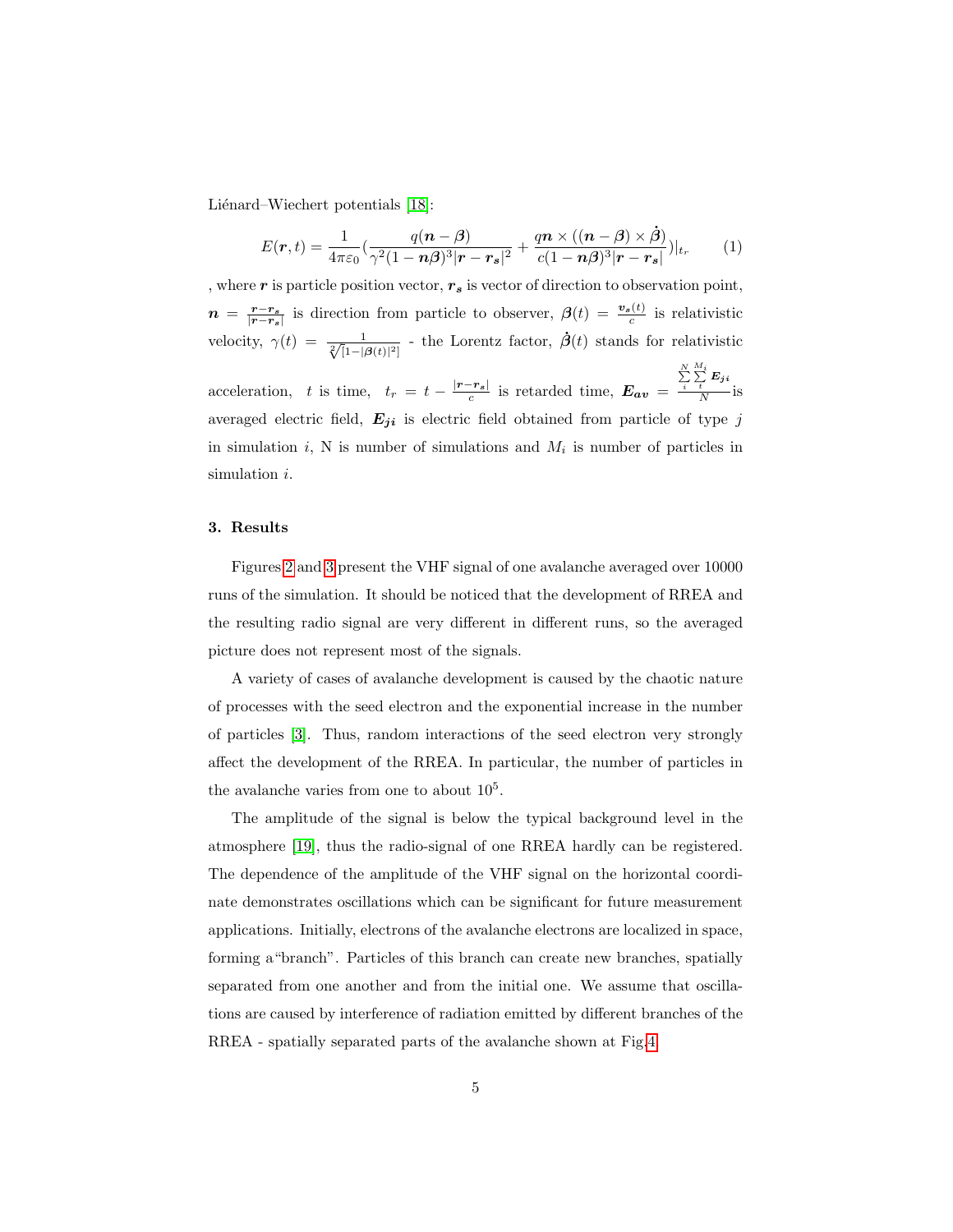<span id="page-5-0"></span>

Figure 2: The time structure of the signal and the spectrum of VHF radiation created by the RREA, on the vertical axis of the cylindrical modeled region. Calculation is carried out for air density corresponding to 5 km altitude and electric field strength 200 kV/m.  $r$  is a distance from the center of the cylindrical modeled region to the observation point.

<span id="page-5-1"></span>

Figure 3: The time structure of the signal and the spectrum: 10 km height air, 150 kv/m field.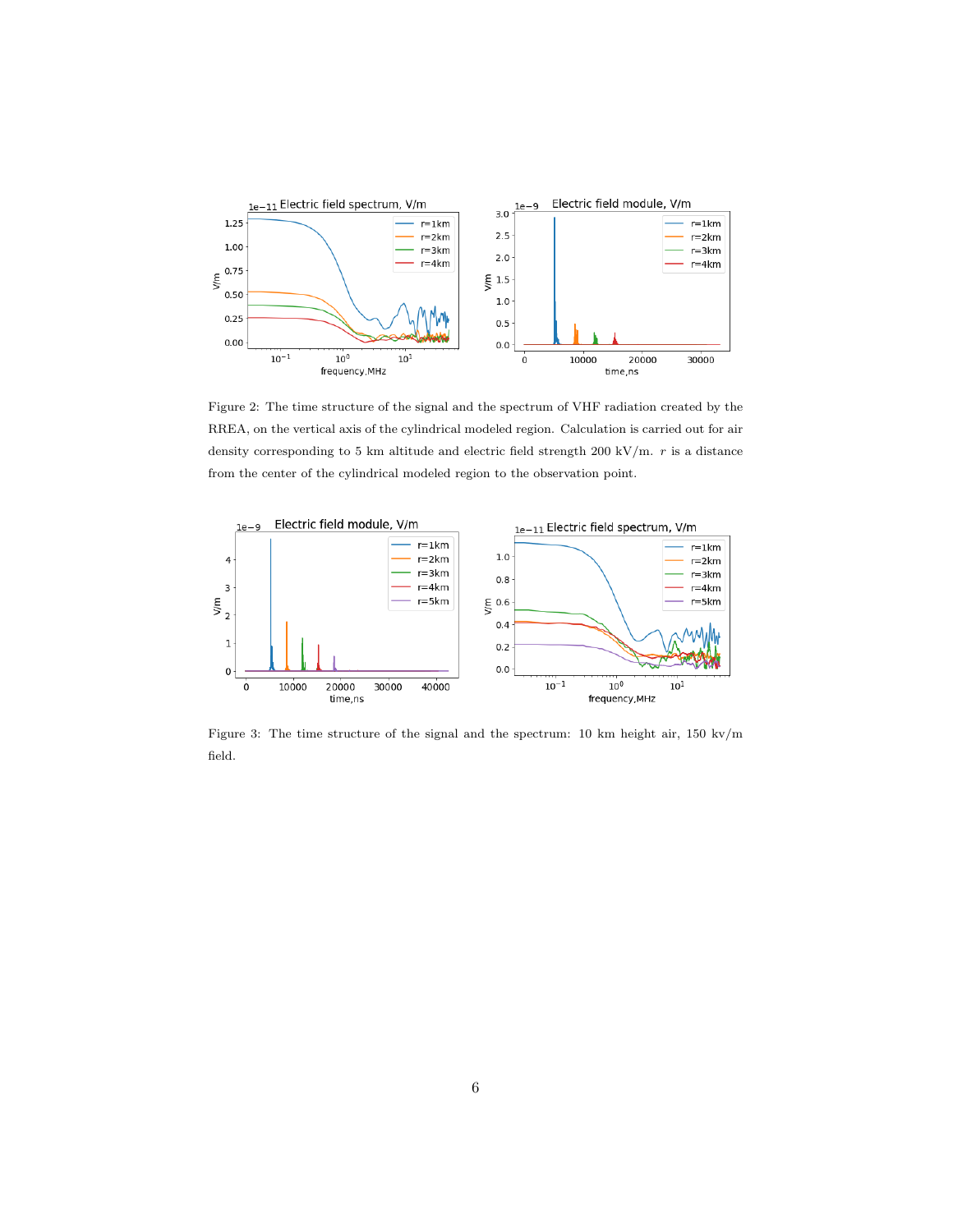<span id="page-6-0"></span>

Figure 4: Vertical cross-section of trajectories of particles of the RREA and VHF-signal of the RREA. The two "branches" are generated by gamma-quanta emitted by the avalanche. The interference between the two branches lead to local maximum at 5 km under the modeled region and postponed signal at 4 km observed point due to non-vertical movement of particles.

The number of runaway electrons is less than the number of all the other ("slow") electrons in the RREA by about  $10^4$  times (according to [\[20\]](#page-11-6) and our calculations), that is why radio-signal produced by slow electrons can be much stronger than that of runaway electrons. The period of the oscillation of the signal can be estimated as the time required for the electron to reach the bottom of the cell - it gives around 0.24 MHz. Here we suppose the average speed  $v=0.8 * c$ , where c is the speed of light.

## 4. Discussion

Our analysis provides an estimation of VHF signal, which is a part of the radiation of RREA produced predominantly by runaway electrons. The spectrum of the RREA without consideration of impacts of different groups of particles presented in [\[11\]](#page-10-5) begins below 100 MHz and has a maximum at 100 kHz - 1 MHz frequency. The amplitude reported in [\[11\]](#page-10-5) is much greater than the value calculated for runaway electrons in the present paper, because the number of slow electrons is  $10^4$  times bigger than the number of runaway electrons. Thus, the signal produced by slow electrons is much stronger than that of runaway electrons. We aimed to estimate the VHF signal of RREAs, which is mainly produced by runaway electrons.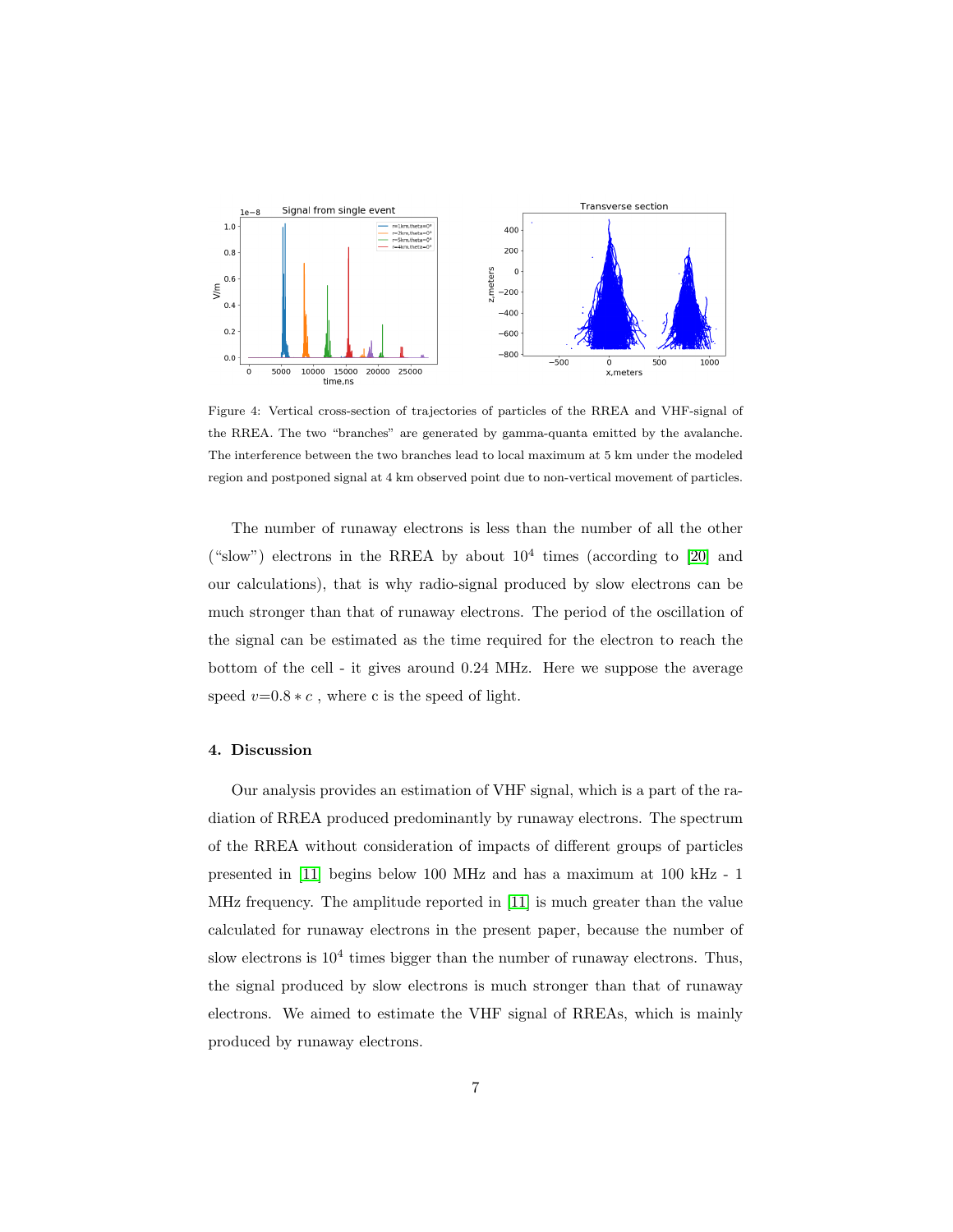The result of the modeling is in agreement with an estimation obtained on the basis of the Formula [2](#page-7-0) introduced in [\[21\]](#page-11-7), describing the electric field generated by electrical currents. We compared the result of our simulation with the electric field found with the Formula [2](#page-7-0) for currents calculated in the simulation. Only the second term in the Formula [2](#page-7-0) is significant for estimation of the radiation of RREAs because the first term decays with distance rapidly, the third term turns into zero for the observation point located directly under the center of the region with the current. While calculating the current we took into account only vertical components of velocities and multiplied by the number of particles shown at Fig[.6](#page-8-0) in order to average high-frequency oscillations and corresponding thin peaks shown at Fig[.2-](#page-5-0)[3.](#page-5-1)



<span id="page-7-0"></span>Figure 5: Signal dependence on time calculated with the Formula [2](#page-7-0)

$$
E_z(r,t) = \frac{1}{2\pi\epsilon_0} \int_{h_1}^{h_2} [dz \frac{2z^2 - r^2}{R^5(z)} \int_{t_b(z)}^t i(z, \tau - \frac{R(z)}{c}) d\tau + \frac{2z^2 - r^2}{cR^4(z)} i(z, \tau - \frac{R(z)}{c}) dz - \frac{r^2}{c^2R^3(z)} \frac{di(z, \tau - \frac{R(z)}{c}) dz}{dt} dz]
$$
 (2)

 $R(z)$  is the distance from the point with vertical coordinate z to the observation point,  $h_1$  and  $h_2$  are the altitudes of the bottom and the top of the region with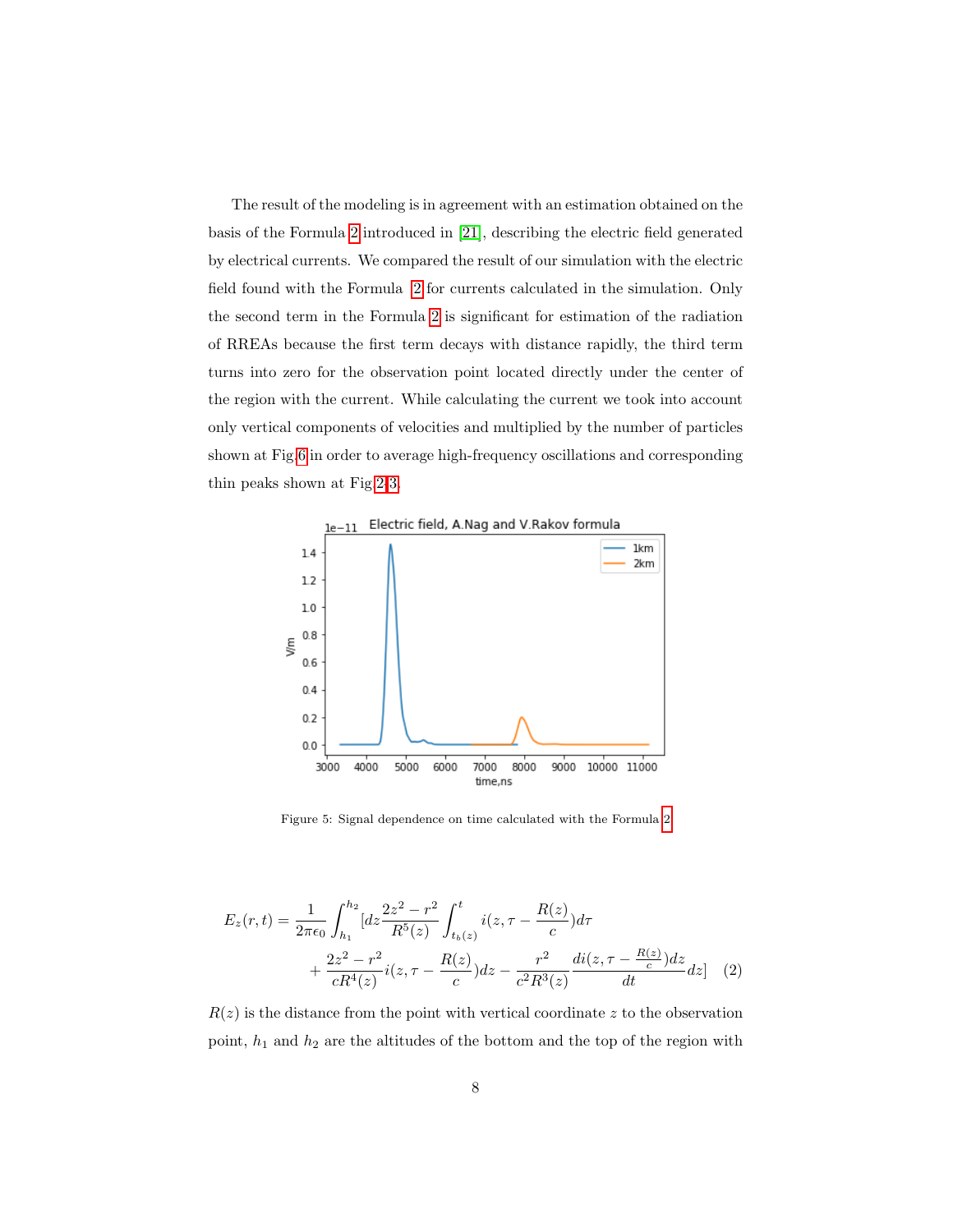current correspondingly.  $t_b(z)$  is the moment the radiation reaches the point with vertical coordinate z, r is the horizontal distance to the observation point,  $i(z, \tau - \frac{R(z)}{c})$  $(c<sub>c</sub>)$  is the current strength at the moment when the radiation reaches the observation point.

Fig[.6](#page-8-0) shows the differential distribution of the number of particles in a RREA developed in the 150 kV/m field at altitude 10 km, modeled using GEANT4. It is noticeable that the avalanche starts to decay at the bottom of the modeled region  $(z = -500m)$  at the time required for electrons to reach the bottom. The modeled dynamics of electrons density was used for the calculation of the current distribution.

<span id="page-8-0"></span>

Figure 6: Number of electrons in  $(t, t+dt) \times (z, z+dz)$  in the RREA developed in the electric field 150 kv/m at the altitude 10 km, where  $dt = 100ns$  and  $dz = 25m$ .

#### 5. Conclusions

Within the framework of Gurevich's model of the development of the RREA, we showed that the emission spectrum of runaway electrons of the RREA almost entirely fits into the interval 0.01 MHz–100 MHz having the maximum at 0.1–1 MHz. The shape of the spectrum depends on the size of the region of the strong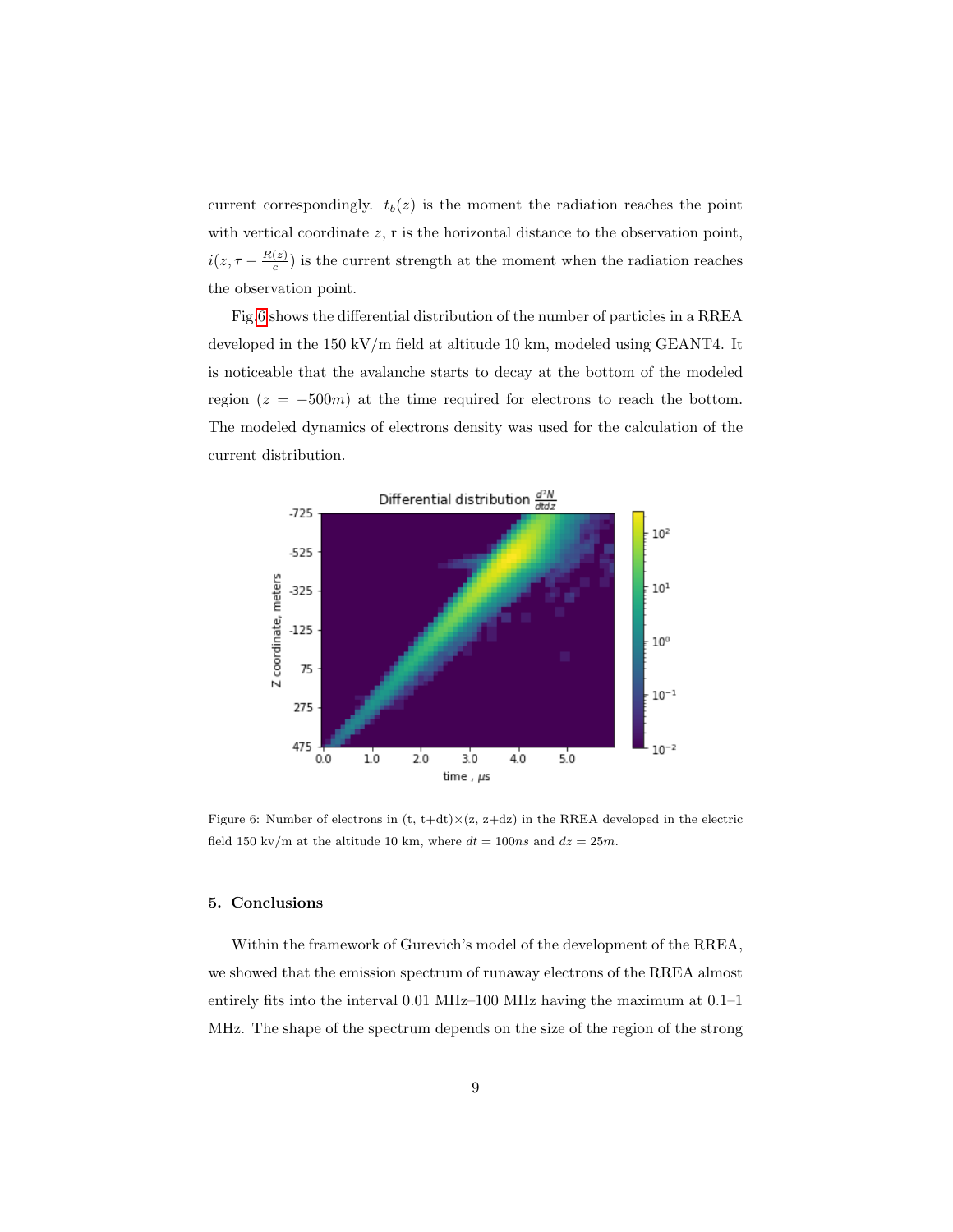electric field because this size limits the length of RREAs. Non-relativistic particles (slow electrons and ions) can produce a strong radio-signal, which should be considered in further research.

The dependence of the VHF signal on the horizontal coordinate can have a sequence of local maximums caused by interfering radiation of different parts of the RREA. The amplitude of the VHF signal is below the natural background. The oscillation of the signal over the horizontal coordinate requires further study and can provide information on the structure of the avalanche.

The authors express their gratitude to Maxim Dolgonosov and Lev Zelenyi for fruitful discussions.

## References

- <span id="page-9-0"></span>[1] J. Dwyer, N. Liu, H. Rassoul, Properties of the thundercloud discharges responsible for terrestrial gamma-ray flashes, Geophysical Research Letters 40 (2013) 4067–4073. [doi:10.1002/grl.50742](https://doi.org/10.1002/grl.50742).
- <span id="page-9-1"></span>[2] A. Chilingarian, Particle bursts from thunderclouds: Natural particle accelerators above our heads, Phys. Rev. D  $83$  (03 2011). [doi:10.1103/](https://doi.org/10.1103/PhysRevD.83.062001) [PhysRevD.83.062001](https://doi.org/10.1103/PhysRevD.83.062001).
- <span id="page-9-2"></span>[3] A. Gurevich, G. Milikh, R. Roussel-Dupre, [Runaway electron mechanism](http://www.sciencedirect.com/science/article/pii/037596019290348P) [of air breakdown and preconditioning during a thunderstorm,](http://www.sciencedirect.com/science/article/pii/037596019290348P) Physics Letters A  $165$  (5) (1992)  $463 - 468$ . URL [http://www.sciencedirect.com/science/article/pii/](http://www.sciencedirect.com/science/article/pii/037596019290348P) [037596019290348P](http://www.sciencedirect.com/science/article/pii/037596019290348P)
- <span id="page-9-3"></span>[4] M. Briggs, Fermi gbm observations of terrestrial gamma-ray flashes, AIP Conference Proceedings 1366 (09 2011). [doi:10.1063/1.3625588](https://doi.org/10.1063/1.3625588).
- <span id="page-9-4"></span>[5] M. Marisaldi, F. Fuschino, C. Labanti, A. Bulgarelli, F. Gianotti, M. Trifoglio, M. Tavani, A. Argan, E. Monte, F. Longo, G. Barbiellini, A. Giuliani, A. Trois, Agile observations of terrestrial gamma-ray flashes (11 2011).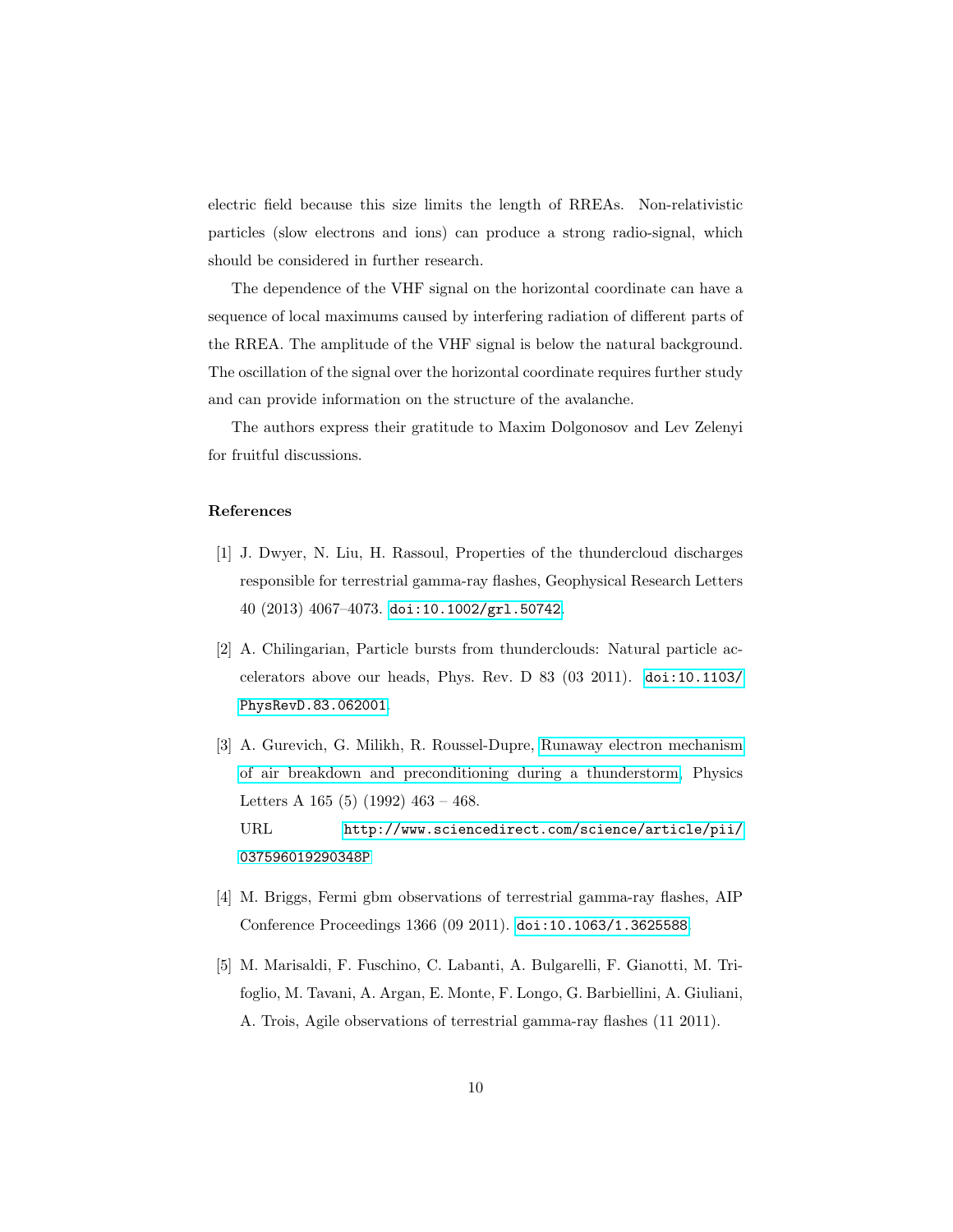- <span id="page-10-0"></span>[6] B. Mailyan, M. Briggs, E. Cramer, G. Fitzpatrick, O. Roberts, M. Stanbro, V. Connaughton, S. Mcbreen, P. Bhat, J. Dwyer, The spectroscopy of individual terrestrial gamma-ray flashes: Constraining the source properties: Individual tgf spectra, Journal of Geophysical Research: Space Physics 121 (10 2016). [doi:10.1002/2016JA022702](https://doi.org/10.1002/2016JA022702).
- <span id="page-10-1"></span>[7] S. Celestin, W. Xu, V. Pasko, Theoretical investigation of the variability in terrestrial gamma-ray flashes spectra, 2014 31th URSI General Assembly and Scientific Symposium, URSI GASS 2014 (10 2014). [doi:10.1109/](https://doi.org/10.1109/URSIGASS.2014.6929978) [URSIGASS.2014.6929978](https://doi.org/10.1109/URSIGASS.2014.6929978).
- <span id="page-10-2"></span>[8] B. Mailyan, A. Chilingarian, Thunderstorm ground enhancements (tges) with intense fluxes of high-energy electrons, Astroparticle Physics 48 (2013) 3129–. [doi:10.1016/j.astropartphys.2013.06.006](https://doi.org/10.1016/j.astropartphys.2013.06.006).
- <span id="page-10-3"></span>[9] A. Chilingarian, Energetic radiation from thunderclouds: extended particle fluxes directed to earth's surface, Rendiconti Lincei. Scienze Fisiche e Naturali (01 2019). [doi:10.1007/s12210-018-0755-y](https://doi.org/10.1007/s12210-018-0755-y).
- <span id="page-10-4"></span>[10] A. Chilingarian, G. Hovsepyan, A. Elbekian, T. Karapetyan, L. Kozliner, H. Martoian, B. Sargsyan, Origin of enhanced gamma radiation in thunderclouds (11 2019). [doi:10.1103/PhysRevResearch.00.003000](https://doi.org/10.1103/PhysRevResearch.00.003000).
- <span id="page-10-5"></span>[11] J. R. Dwyer, S. A. Cummer, [Radio emissions from terrestrial gamma-ray](https://agupubs.onlinelibrary.wiley.com/doi/abs/10.1002/jgra.50188) [flashes,](https://agupubs.onlinelibrary.wiley.com/doi/abs/10.1002/jgra.50188) Journal of Geophysical Research: Space Physics (2013). URL [https://agupubs.onlinelibrary.wiley.com/doi/abs/10.1002/](https://agupubs.onlinelibrary.wiley.com/doi/abs/10.1002/jgra.50188) [jgra.50188](https://agupubs.onlinelibrary.wiley.com/doi/abs/10.1002/jgra.50188)
- <span id="page-10-6"></span>[12] ASTR, [Low frequency array](http://www.lofar.org/)  $(2020)$ . URL <http://www.lofar.org/>
- <span id="page-10-7"></span>[13] CERN, [geant4 simulation toolkit](https://geant4.web.cern.ch/)  $(2006)$ . URL <https://geant4.web.cern.ch/>